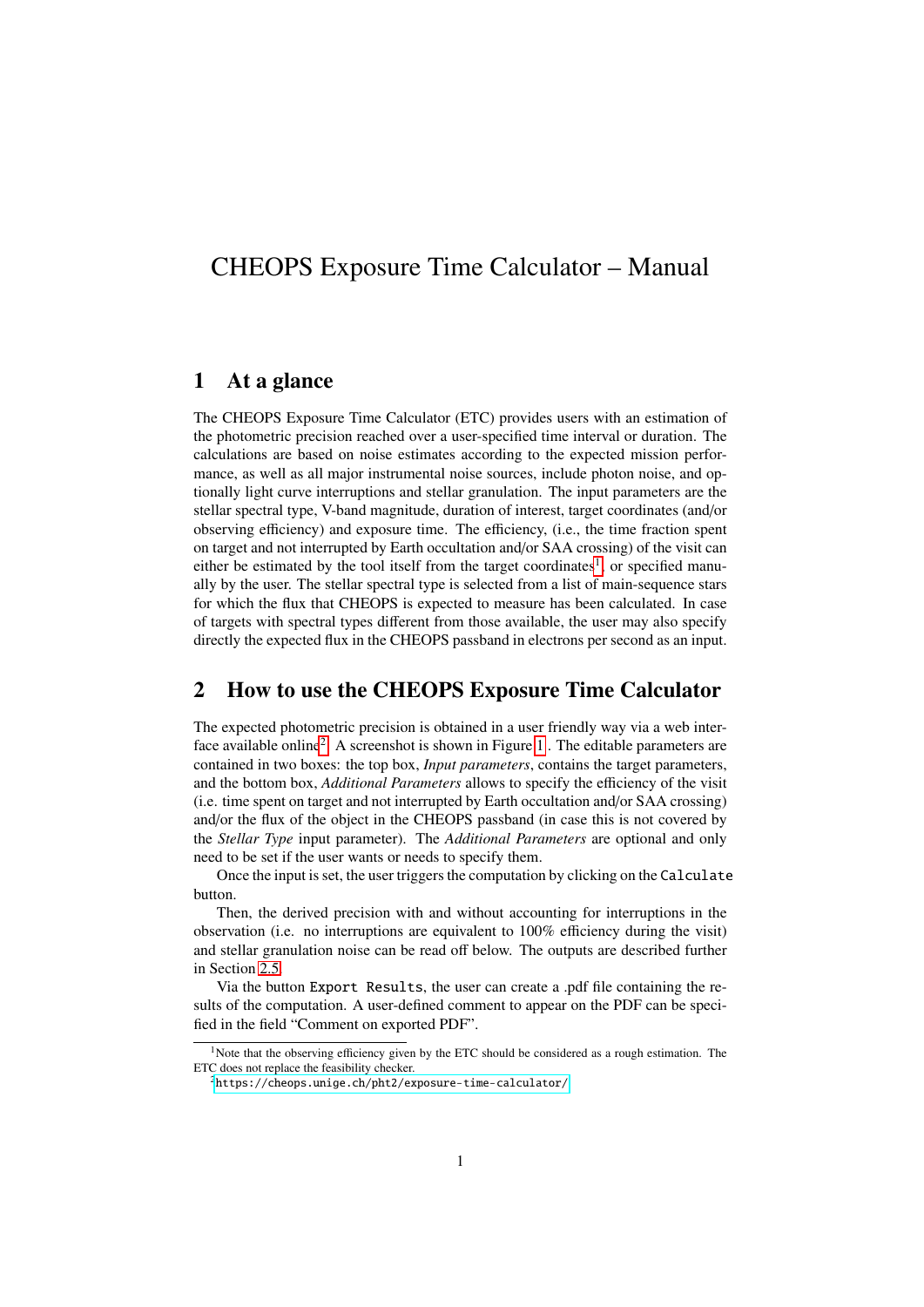<span id="page-1-0"></span>

| <b>Input Parameters</b><br>Stellar Type<br>G6V<br>Magnitude (V band) $6.0$<br>Duration $6$<br>[h]<br>Right Ascension 100.0<br>[hh:mm:ss / decimal deg]<br>Declination -20.0<br>[dd:mm:ss / decimal deg]<br><b>Exposure Time</b> 0.5<br>$[s] % \begin{center} % \includegraphics[width=\linewidth]{imagesSupplemental_3.png} % \end{center} % \caption { % \textit{DefNet} and \textit{DefNet}~\textit{DefNet}~\textit{DefNet}~\textit{DefNet}~\textit{DefNet}~\textit{DefNet}~\textit{DefNet}~\textit{DefNet}~\textit{DefNet}~\textit{DefNet}~\textit{DefNet}~\textit{DefNet}~\textit{DefNet}~\textit{DefNet}~\textit{DefNet}~\textit{DefNet}~\textit{DefNet}~\textit{DefNet}~\textit{DefNet}~\textit{DefNet}~\textit{DefNet}~\textit{DefNet}~$<br><b>Additional Parameters</b><br><b>Expected flux in CHEOPS passband</b><br>$Flux$ 0.0<br>$[e -   s]$<br>$\Box$ Specify visit/observation efficiency<br>Efficiency 0.<br>[%]<br>Calculate<br>Clear<br><b>Calculation Results</b><br>Precision for uninterrupted observations<br>Instrument noise 17.46<br>[ppm]<br>Photon noise 3.66<br>[ppm]<br>Stellar granulation noise ("flicker") 4.46<br>[ppm]<br>Total noise with flicker 18.39<br>[ppm]<br>Total noise without flicker 17.84<br>[ppm]<br>Precision when accounting for interruptions<br>Visit efficiency used 66.5<br>[%]<br>Instrument noise 18.18<br>[ppm]<br>Photon noise 4.49<br>[ppm]<br>Stellar granulation noise ("flicker") 4.46<br>[ppm]<br>Total noise with flicker 19.25<br>[ppm]<br>Total noise without flicker 18.72<br>[ppm]<br>Comment on exported PDF | <b>Exposure Time Calculator</b> | Help $\boldsymbol{\Theta}$ |
|---------------------------------------------------------------------------------------------------------------------------------------------------------------------------------------------------------------------------------------------------------------------------------------------------------------------------------------------------------------------------------------------------------------------------------------------------------------------------------------------------------------------------------------------------------------------------------------------------------------------------------------------------------------------------------------------------------------------------------------------------------------------------------------------------------------------------------------------------------------------------------------------------------------------------------------------------------------------------------------------------------------------------------------------------------------------------------------------------------------------------------------------------------------------------------------------------------------------------------------------------------------------------------------------------------------------------------------------------------------------------------------------------------------------------------------------------------------------------------------------------------------------------------------------------------------------------------|---------------------------------|----------------------------|
|                                                                                                                                                                                                                                                                                                                                                                                                                                                                                                                                                                                                                                                                                                                                                                                                                                                                                                                                                                                                                                                                                                                                                                                                                                                                                                                                                                                                                                                                                                                                                                                 |                                 |                            |
|                                                                                                                                                                                                                                                                                                                                                                                                                                                                                                                                                                                                                                                                                                                                                                                                                                                                                                                                                                                                                                                                                                                                                                                                                                                                                                                                                                                                                                                                                                                                                                                 |                                 |                            |
|                                                                                                                                                                                                                                                                                                                                                                                                                                                                                                                                                                                                                                                                                                                                                                                                                                                                                                                                                                                                                                                                                                                                                                                                                                                                                                                                                                                                                                                                                                                                                                                 |                                 |                            |
|                                                                                                                                                                                                                                                                                                                                                                                                                                                                                                                                                                                                                                                                                                                                                                                                                                                                                                                                                                                                                                                                                                                                                                                                                                                                                                                                                                                                                                                                                                                                                                                 |                                 |                            |
|                                                                                                                                                                                                                                                                                                                                                                                                                                                                                                                                                                                                                                                                                                                                                                                                                                                                                                                                                                                                                                                                                                                                                                                                                                                                                                                                                                                                                                                                                                                                                                                 |                                 |                            |
|                                                                                                                                                                                                                                                                                                                                                                                                                                                                                                                                                                                                                                                                                                                                                                                                                                                                                                                                                                                                                                                                                                                                                                                                                                                                                                                                                                                                                                                                                                                                                                                 |                                 |                            |
|                                                                                                                                                                                                                                                                                                                                                                                                                                                                                                                                                                                                                                                                                                                                                                                                                                                                                                                                                                                                                                                                                                                                                                                                                                                                                                                                                                                                                                                                                                                                                                                 |                                 |                            |
|                                                                                                                                                                                                                                                                                                                                                                                                                                                                                                                                                                                                                                                                                                                                                                                                                                                                                                                                                                                                                                                                                                                                                                                                                                                                                                                                                                                                                                                                                                                                                                                 |                                 |                            |
|                                                                                                                                                                                                                                                                                                                                                                                                                                                                                                                                                                                                                                                                                                                                                                                                                                                                                                                                                                                                                                                                                                                                                                                                                                                                                                                                                                                                                                                                                                                                                                                 |                                 |                            |
|                                                                                                                                                                                                                                                                                                                                                                                                                                                                                                                                                                                                                                                                                                                                                                                                                                                                                                                                                                                                                                                                                                                                                                                                                                                                                                                                                                                                                                                                                                                                                                                 |                                 |                            |
|                                                                                                                                                                                                                                                                                                                                                                                                                                                                                                                                                                                                                                                                                                                                                                                                                                                                                                                                                                                                                                                                                                                                                                                                                                                                                                                                                                                                                                                                                                                                                                                 |                                 |                            |
|                                                                                                                                                                                                                                                                                                                                                                                                                                                                                                                                                                                                                                                                                                                                                                                                                                                                                                                                                                                                                                                                                                                                                                                                                                                                                                                                                                                                                                                                                                                                                                                 |                                 |                            |
|                                                                                                                                                                                                                                                                                                                                                                                                                                                                                                                                                                                                                                                                                                                                                                                                                                                                                                                                                                                                                                                                                                                                                                                                                                                                                                                                                                                                                                                                                                                                                                                 |                                 |                            |
|                                                                                                                                                                                                                                                                                                                                                                                                                                                                                                                                                                                                                                                                                                                                                                                                                                                                                                                                                                                                                                                                                                                                                                                                                                                                                                                                                                                                                                                                                                                                                                                 |                                 |                            |
|                                                                                                                                                                                                                                                                                                                                                                                                                                                                                                                                                                                                                                                                                                                                                                                                                                                                                                                                                                                                                                                                                                                                                                                                                                                                                                                                                                                                                                                                                                                                                                                 |                                 |                            |
|                                                                                                                                                                                                                                                                                                                                                                                                                                                                                                                                                                                                                                                                                                                                                                                                                                                                                                                                                                                                                                                                                                                                                                                                                                                                                                                                                                                                                                                                                                                                                                                 |                                 |                            |
|                                                                                                                                                                                                                                                                                                                                                                                                                                                                                                                                                                                                                                                                                                                                                                                                                                                                                                                                                                                                                                                                                                                                                                                                                                                                                                                                                                                                                                                                                                                                                                                 |                                 |                            |
|                                                                                                                                                                                                                                                                                                                                                                                                                                                                                                                                                                                                                                                                                                                                                                                                                                                                                                                                                                                                                                                                                                                                                                                                                                                                                                                                                                                                                                                                                                                                                                                 |                                 |                            |
|                                                                                                                                                                                                                                                                                                                                                                                                                                                                                                                                                                                                                                                                                                                                                                                                                                                                                                                                                                                                                                                                                                                                                                                                                                                                                                                                                                                                                                                                                                                                                                                 |                                 |                            |
|                                                                                                                                                                                                                                                                                                                                                                                                                                                                                                                                                                                                                                                                                                                                                                                                                                                                                                                                                                                                                                                                                                                                                                                                                                                                                                                                                                                                                                                                                                                                                                                 |                                 |                            |
|                                                                                                                                                                                                                                                                                                                                                                                                                                                                                                                                                                                                                                                                                                                                                                                                                                                                                                                                                                                                                                                                                                                                                                                                                                                                                                                                                                                                                                                                                                                                                                                 |                                 |                            |
|                                                                                                                                                                                                                                                                                                                                                                                                                                                                                                                                                                                                                                                                                                                                                                                                                                                                                                                                                                                                                                                                                                                                                                                                                                                                                                                                                                                                                                                                                                                                                                                 |                                 |                            |
|                                                                                                                                                                                                                                                                                                                                                                                                                                                                                                                                                                                                                                                                                                                                                                                                                                                                                                                                                                                                                                                                                                                                                                                                                                                                                                                                                                                                                                                                                                                                                                                 |                                 |                            |
|                                                                                                                                                                                                                                                                                                                                                                                                                                                                                                                                                                                                                                                                                                                                                                                                                                                                                                                                                                                                                                                                                                                                                                                                                                                                                                                                                                                                                                                                                                                                                                                 |                                 |                            |
|                                                                                                                                                                                                                                                                                                                                                                                                                                                                                                                                                                                                                                                                                                                                                                                                                                                                                                                                                                                                                                                                                                                                                                                                                                                                                                                                                                                                                                                                                                                                                                                 |                                 |                            |
|                                                                                                                                                                                                                                                                                                                                                                                                                                                                                                                                                                                                                                                                                                                                                                                                                                                                                                                                                                                                                                                                                                                                                                                                                                                                                                                                                                                                                                                                                                                                                                                 |                                 |                            |
|                                                                                                                                                                                                                                                                                                                                                                                                                                                                                                                                                                                                                                                                                                                                                                                                                                                                                                                                                                                                                                                                                                                                                                                                                                                                                                                                                                                                                                                                                                                                                                                 |                                 |                            |
|                                                                                                                                                                                                                                                                                                                                                                                                                                                                                                                                                                                                                                                                                                                                                                                                                                                                                                                                                                                                                                                                                                                                                                                                                                                                                                                                                                                                                                                                                                                                                                                 |                                 |                            |
|                                                                                                                                                                                                                                                                                                                                                                                                                                                                                                                                                                                                                                                                                                                                                                                                                                                                                                                                                                                                                                                                                                                                                                                                                                                                                                                                                                                                                                                                                                                                                                                 |                                 |                            |
|                                                                                                                                                                                                                                                                                                                                                                                                                                                                                                                                                                                                                                                                                                                                                                                                                                                                                                                                                                                                                                                                                                                                                                                                                                                                                                                                                                                                                                                                                                                                                                                 |                                 |                            |
|                                                                                                                                                                                                                                                                                                                                                                                                                                                                                                                                                                                                                                                                                                                                                                                                                                                                                                                                                                                                                                                                                                                                                                                                                                                                                                                                                                                                                                                                                                                                                                                 |                                 |                            |
|                                                                                                                                                                                                                                                                                                                                                                                                                                                                                                                                                                                                                                                                                                                                                                                                                                                                                                                                                                                                                                                                                                                                                                                                                                                                                                                                                                                                                                                                                                                                                                                 |                                 |                            |
|                                                                                                                                                                                                                                                                                                                                                                                                                                                                                                                                                                                                                                                                                                                                                                                                                                                                                                                                                                                                                                                                                                                                                                                                                                                                                                                                                                                                                                                                                                                                                                                 |                                 |                            |
|                                                                                                                                                                                                                                                                                                                                                                                                                                                                                                                                                                                                                                                                                                                                                                                                                                                                                                                                                                                                                                                                                                                                                                                                                                                                                                                                                                                                                                                                                                                                                                                 |                                 |                            |
|                                                                                                                                                                                                                                                                                                                                                                                                                                                                                                                                                                                                                                                                                                                                                                                                                                                                                                                                                                                                                                                                                                                                                                                                                                                                                                                                                                                                                                                                                                                                                                                 |                                 |                            |
|                                                                                                                                                                                                                                                                                                                                                                                                                                                                                                                                                                                                                                                                                                                                                                                                                                                                                                                                                                                                                                                                                                                                                                                                                                                                                                                                                                                                                                                                                                                                                                                 |                                 |                            |
|                                                                                                                                                                                                                                                                                                                                                                                                                                                                                                                                                                                                                                                                                                                                                                                                                                                                                                                                                                                                                                                                                                                                                                                                                                                                                                                                                                                                                                                                                                                                                                                 |                                 |                            |

Figure 1: The web interface of the CHEOPS ETC.

### <span id="page-1-1"></span>2.1 Exposure times

At the bottom of the ETC website, the user can find guidelines to select appropriate exposure times for the individual photometric exposures. These are in the form of tables listing a range of suggested exposure times for three example spectral types and magnitudes between  $V = 6$  and  $V = 13$ .

The CHEOPS CCD has a very good linear behaviour with respect to the incoming photons. Linearity is almost perfect inside the "linear regime", i.e. when the number of charges generated fill between 10% and 70% of the full well capacity. Although departures from linearity outside the linear regime are well characterised and can be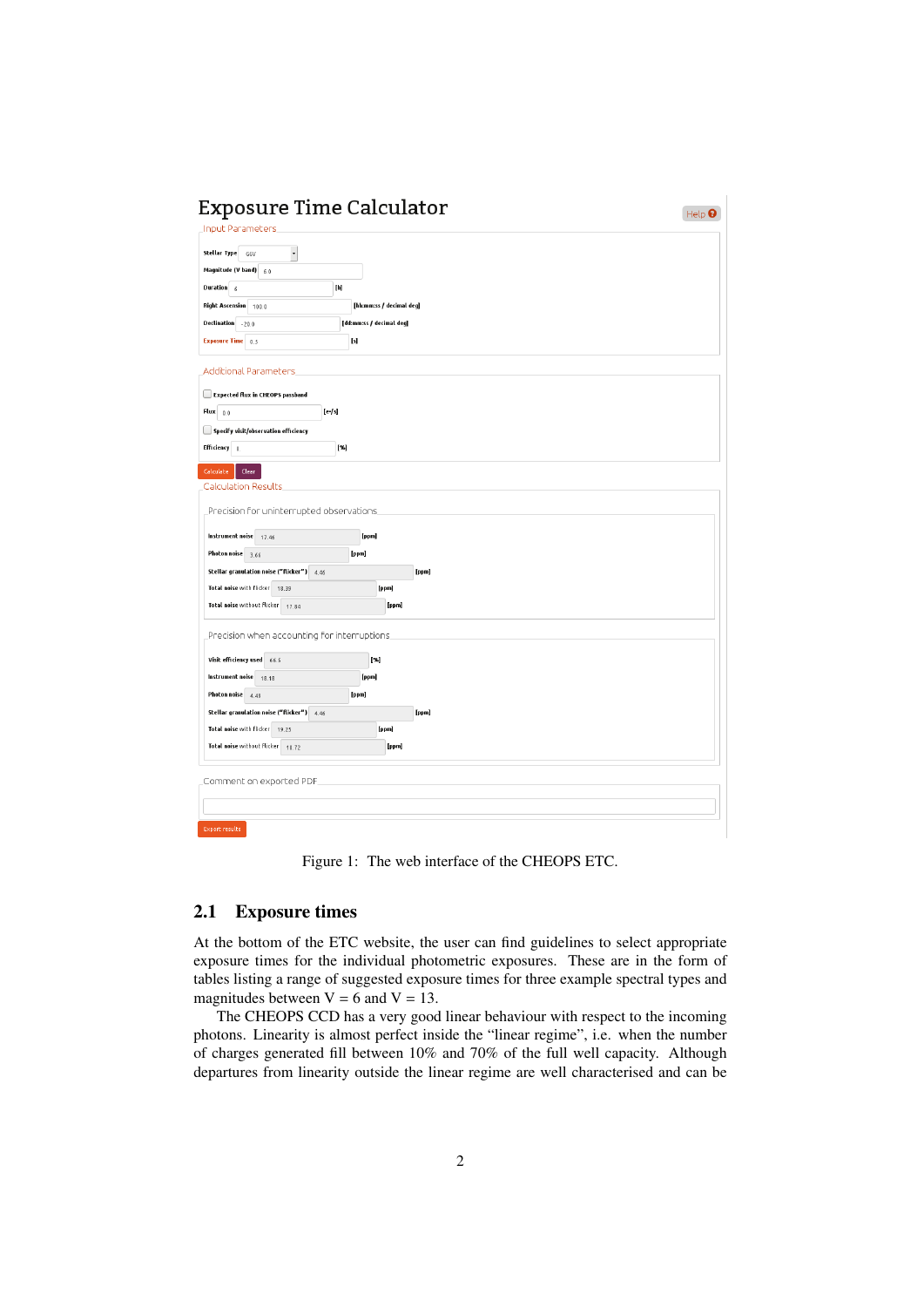corrected<sup>[3](#page-2-0)</sup>, it is reccommended that pixels inside the target's PSF fall within the linear regime, when possible. Due to the steep gradients of the PSF, it can happen that several pixels inside the PSF are outside the linear regime. To minimise the number of pixels affected by large non-linearity corrections, it is recommended not to go below the suggested minimum exposure time (which corresponds to the time needed to fill 10% of the full well capacity at the highest peak of the PSF), nor above the suggested maximum exposure time (which corresponds to the time needed to fill 98% of the full well capacity at the highest peak of the PSF<sup>[4](#page-2-1)</sup>). It is strongly recommended that the exposure time is never higher than the maximum suggested exposure time, which can result in the saturation of the pixel. In the case of saturation charge is not conserved.

The exposure time can never exceed 60 seconds (hard limit), independently of the magnitude of the star. More details are available in the CHEOPS Observers Manual, see especially Sec. 2.1.4 to 2.1.7.

#### 2.2 Non-standard SEDs

In the case of targets other than stars with spectral types listed in Table [1,](#page-7-0) the user can use the option "Expected flux in CHEOPS passband" (as described in Section [2.4\)](#page-2-2) and manually input the estimated flux that CHEOPS is expected to measure. To compute this value, users should assume a telescope diameter of 32 cm and use the global throughput tables available from AO-1 website<sup>[5](#page-2-3)</sup>.

### 2.3 Input Parameters

- Stellar Type: The spectral type of the target star. The values listed in Table [1](#page-7-0) of this document are available from a drop-down menu.
- Magnitude (V band): The apparent V-band magnitude of the target star.
- Duration: The duration (in hours) for which the calculation should be performed.
- Right Ascension: The target right ascension in decimal degrees, or in hexagesimal format [hh:mm:ss]
- Declination: The target declination in decimal degrees, or in hexagesimal format [dd:mm:ss]
- Exposure Time: The exposure time of the individual CHEOPS exposures. See Section [2.1](#page-1-1) for suggestions on exposure times.

### <span id="page-2-2"></span>2.4 Additional Parameters

• Expected flux in CHEOPS passband: Ticking this box allows to specify the flux in the CHEOPS passband. If not ticked, the flux will be calculated from tabulated values as described in Section [3.4.](#page-6-0)

<span id="page-2-1"></span><span id="page-2-0"></span><sup>&</sup>lt;sup>3</sup>The CHEOPS data reduction pipeline corrects for non-linearity

<sup>&</sup>lt;sup>4</sup>The highest peak of the PSF (one pixel) contains 2% of the total flux, according to the measurements done on ground. Please check the CHEOPS Observers Manual for more details (Sec. 2.1.3)

<span id="page-2-3"></span><sup>5</sup><https://www.cosmos.esa.int/web/cheops-guest-observers-programme/ao-1>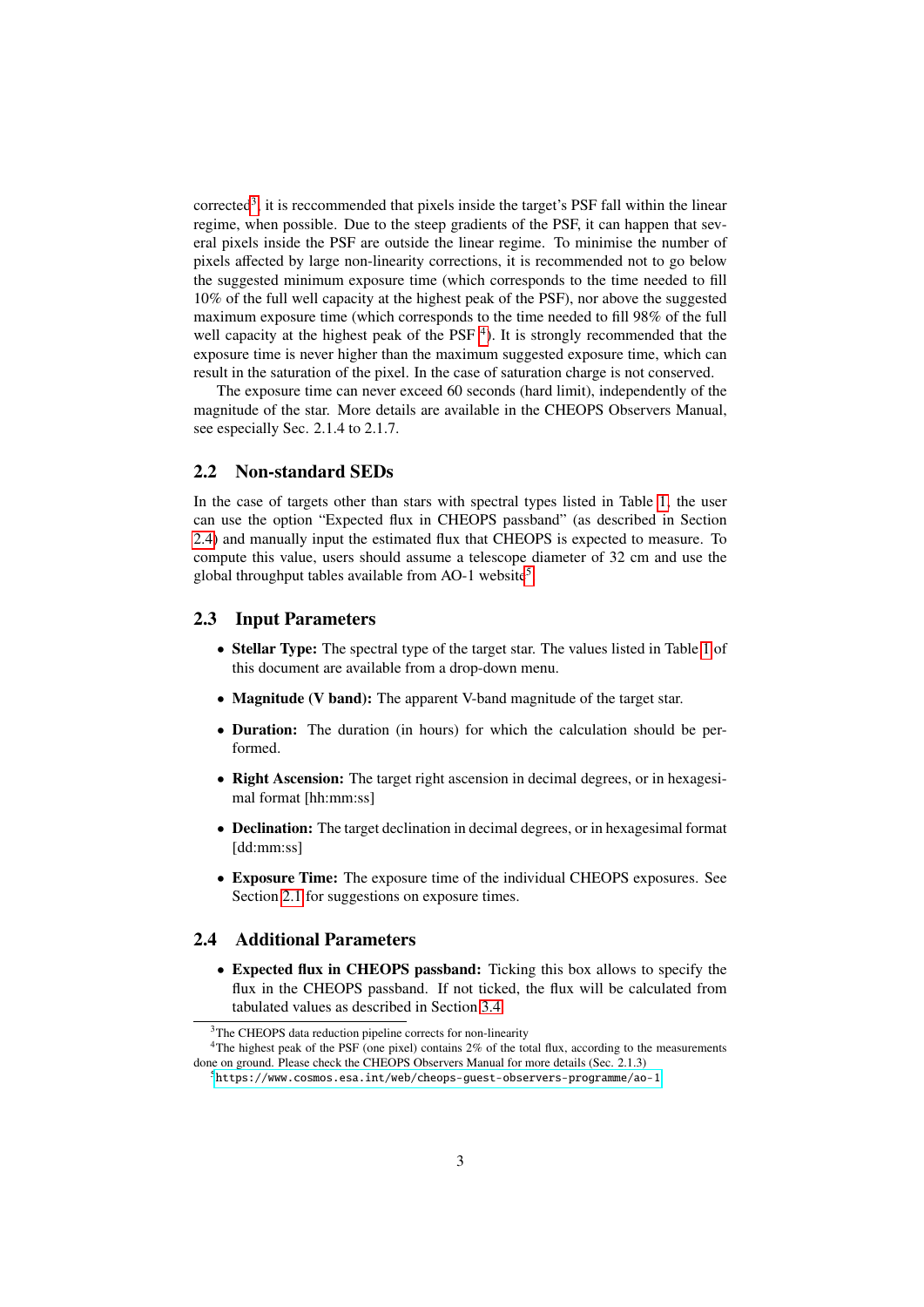- Flux: The target flux in the CHEOPS passband in electrons per second. This value is only used if the box *Specify CHEOPS flux* is ticked.
- Specify visit/observation efficiency: Due to Earth occultations and passages through the South Atlantic Anomaly, CHEOPS observations are typically interrupted for a fraction of the orbit. Ticking this box allows to specify the target observing efficiency (i.e., the fraction of time spent on-target). If the box is not ticked, the efficiency is taken from a pre-computed table based on the target coordinates. Note that the pre-computed tables make strong assumptions and have limited accuracy (see Section [3.2.1\)](#page-6-1). They serve for orientation only and cannot replace proper estimation using the *Feasibility Checker*[6](#page-3-1) .
- Efficiency: The user-specified observing efficiency in %. Efficiency refers to the fraction of the observation during which data will be obtained, i.e., the time outside Earth occultations or passages of the South Atlantic Anomaly. This value is taken into account only if the box *specify efficiency* is ticked.

#### <span id="page-3-0"></span>2.5 Calculation Results

#### Precision for uninterrupted observations

- Instrument noise: Total instrumental noise affecting the measurement in partsper-million (ppm). This contains the instrumental noise contributions as detailed in the CHEOPS Observers Manual, Sec. 2.2.
- Photon noise: Photon noise affecting the measurement in ppm.
- Stellar granulation noise ("flicker"): Total stellar granulation noise ("flicker") affecting the measurement in ppm. See section [3.3](#page-6-2) for details of the flicker model that has been used in the tool.
- Total noise with flicker: The total noise affecting the measurement, assuming no interruptions and including stellar granulation ("flicker") noise.
- Total noise without flicker: The total noise affecting the measurement, assuming no interruptions but without stellar granulation ("flicker") noise.

#### Precision when accounting for interruptions

- Visit efficiency used: the efficiency used for deriving the values given below. Depending on whether the option "specify efficiency" was activated, this value is either the user-specified efficiency, or the value found from precomputed tables.
- Instrument noise: Total instrumental noise affecting the measurement in partsper-million (ppm), assuming the efficiency given above. This contains the instrumental noise contributions as detailed in the CHEOPS Observers Manual, Sec. 2.2.
- Photon noise: Photon noise affecting the measurement in ppm, assuming the efficiency given above.

<span id="page-3-1"></span> $^6$ installation and user instructions available from the AO-1 website [https://www.cosmos.esa.int/](https://www.cosmos.esa.int/web/cheops-guest-observers-programme/ao-1) [web/cheops-guest-observers-programme/ao-1](https://www.cosmos.esa.int/web/cheops-guest-observers-programme/ao-1)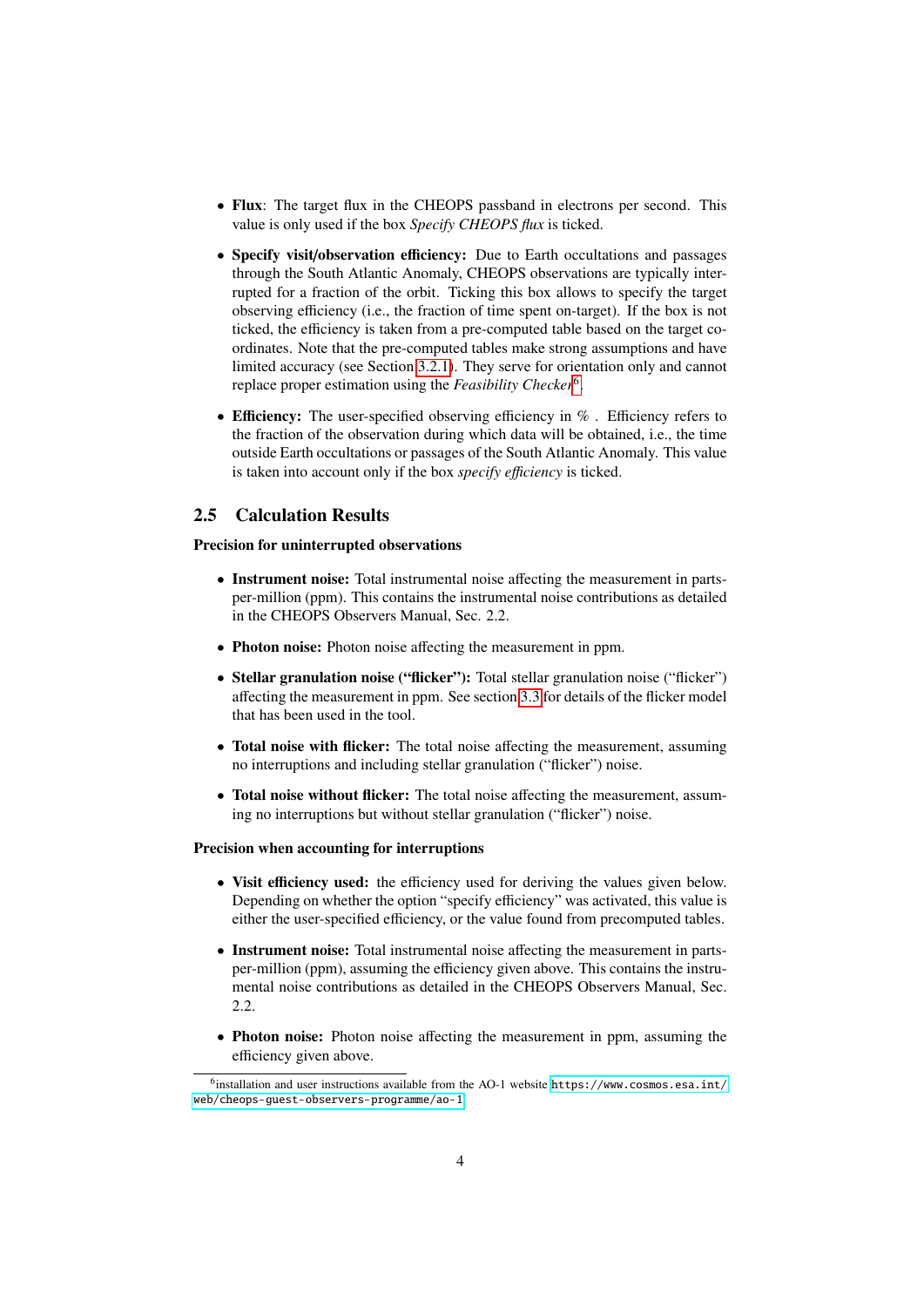- Stellar granulation noise ("flicker"): Total stellar granulation noise ("flicker") affecting the measurement in ppm. See section [3.3](#page-6-2) for details of the flicker model that has been used in the tool.
- Total noise with flicker: The total noise affecting the measurement, assuming the efficiency given above and including stellar granulation ("flicker") noise.
- Total noise without flicker: The total noise affecting the measurement, assuming the efficiency given above and without stellar granulation ("flicker") noise.

#### 2.6 Export to PDF

A PDF containing the details of the computation can be created via the button Export results. Optionally, the user can add a comment to this PDF via the "Comment on exported PDF" field. To support applications for observing time, this PDF output of the relevant computations will need to be uploaded to the *Phase I Proposal Handling Tool*.

## 2.7 To keep in mind

Some caveats for the preparation of an observation request (see CHEOPS Observers Manual for more details):

- The observer is free to select the exposure time that best suits her/his science case (is it strongly suggested to avoid pixel's saturation though). However, due to the readout procedures in place, exposure times  $\leq 1$  second produce an image approximately every two seconds, while if the exposure time is set to 1.05 s, an image will be produced almost every second. Take this and the suggested exposure time range into consideration to select the exposure time.
- Noise due to stellar background is not accounted for in the ETC. This highly depends on each particular case. But, as a rule of thumb, avoid having close stellar companions (i.e. that overlap or almost overlap with the target's PSF), especially if they are brighter or roughly of the same brightnenss as your target.
- The cadence of the stacked images will be better than 1 stacked image every 60 seconds. The number of images (and in some cases also imagettes) being stacked depends on the exposure time. Check the CHEOPS Observers Manual to prepare the observation request in a smart way (see Sect. 2.1.7).

## 3 Assumptions and computation procedures

#### 3.1 Main noise components

The noise sources used in this ETC are divided in *white*, *systematic*, and *stellar* components (see Sect. 2.2 of the Observer's Manual).

The white noise components are target photon noise, sky background, readout noise on the target, readout noise on the sky, background dark current, quantization noise and cosmic rays. These noise amplitudes are scaled to the duration of interest. White noise amplitudes are further adapted taking into account the limited observing efficiency when computing the appropriate output values.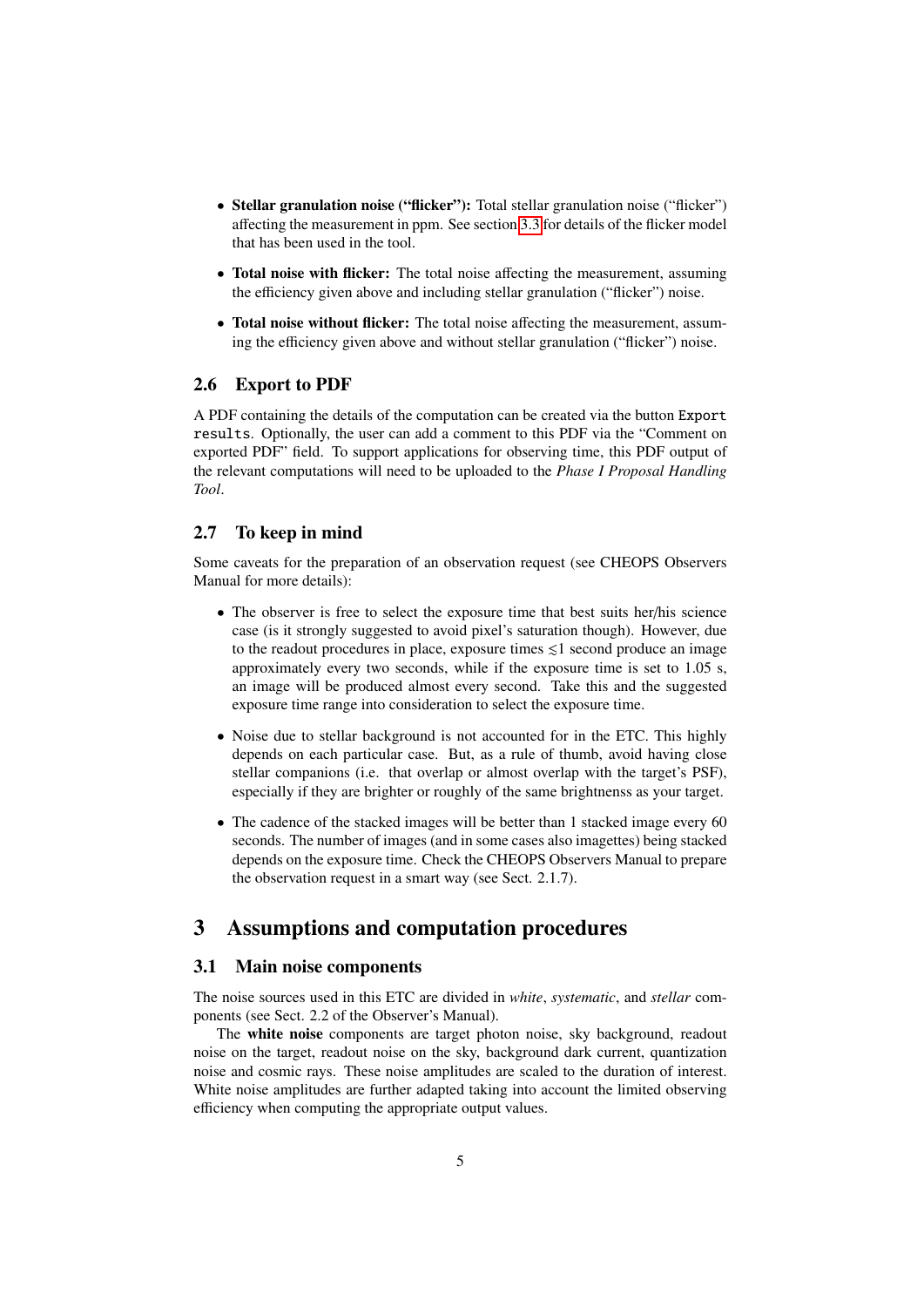The systematic instrumental noise components are stray light, flat field effects, variable dark current, analog electronic stability, timing errors, gain variability and quantum efficiency changes. With exception of stray light, dark current variability and flat-field effects, they have constant amplitudes.

The **stray light** contribution is set to the allocated values of 5 ppm for ( $6 \le V \le 9$ ) stars and 70 ppm for  $(9 < V \le 12)$  stars. For stars brighter than V=6 or fainter than  $V=12$ , it is calculated based on scaling the expected flux contribution. This means that, all conditions being the same, there is a jump in the estimated noise at  $V=9$ . Keep in mind that this is due to the allocation made to the straylight contamination (and related to the science requirements). The allocation aims to put an upper limit to this noise source and it is in line with the way the feasibility checker works. Please look at the CHEOPS Observer Manual or at the Feasibility Checker guidelines for details.

The amplitude of the dark current variation is derived from the thermal stability of the instrument.

Additional stellar noise as expected from stellar granulation is derived for the timescale of interest as described in Section [3.3.](#page-6-2) Both, granulation and instrumental systematic noise components are not affected by changes in the observing efficiency.

The combined noise value consists of the individual noise components added in quadrature. With  $\sigma_i$  denoting the individual instrumental (white and systematic) noise components, the instrumental noise on the timescale of interest is

$$
\sigma_{ins} = \sqrt{\sum_{i} \sigma_i^2} \,. \tag{1}
$$

The photon noise on the timescale of interest is calculated via

$$
\sigma_{phot} = \sqrt{\frac{1}{N_{phot}}},\tag{2}
$$

where *Nphot* is the number of photo-electrons registered by CHEOPS during the timescale of interest.

Using also the granulation noise  $\sigma_{\text{stel}}$ , the total noise (i.e., the uncertainty on the measured flux level) is calculated via

$$
\sigma_{tot} = \sqrt{\sigma_{phot}^2 + \sigma_{stel}^2 + \sigma_{ins}^2}
$$
 (3)

for continuous observations, as well as for observations with a given efficiency (see below).  $\sigma_{\text{stel}} = 0$  is assumed when calculating the output values that do not include the effect of granulation.

#### 3.2 Observing efficiency

Gaps in the light curves exist due to Earth occultations, passages of the satellite through the South Atlantic Anomaly and periods during which the straylight exceeds observationally acceptable limits. The white noise components are adapted to account for this effect via

$$
\sigma_{gap} = \sqrt{E/100} \; \sigma_{nogap}, \tag{4}
$$

where  $\sigma_{nogap}$  is the precision in the absence of gaps, and  $\sigma_{gap}$  is the precision for a reduced observing efficiency, *E* (given in %).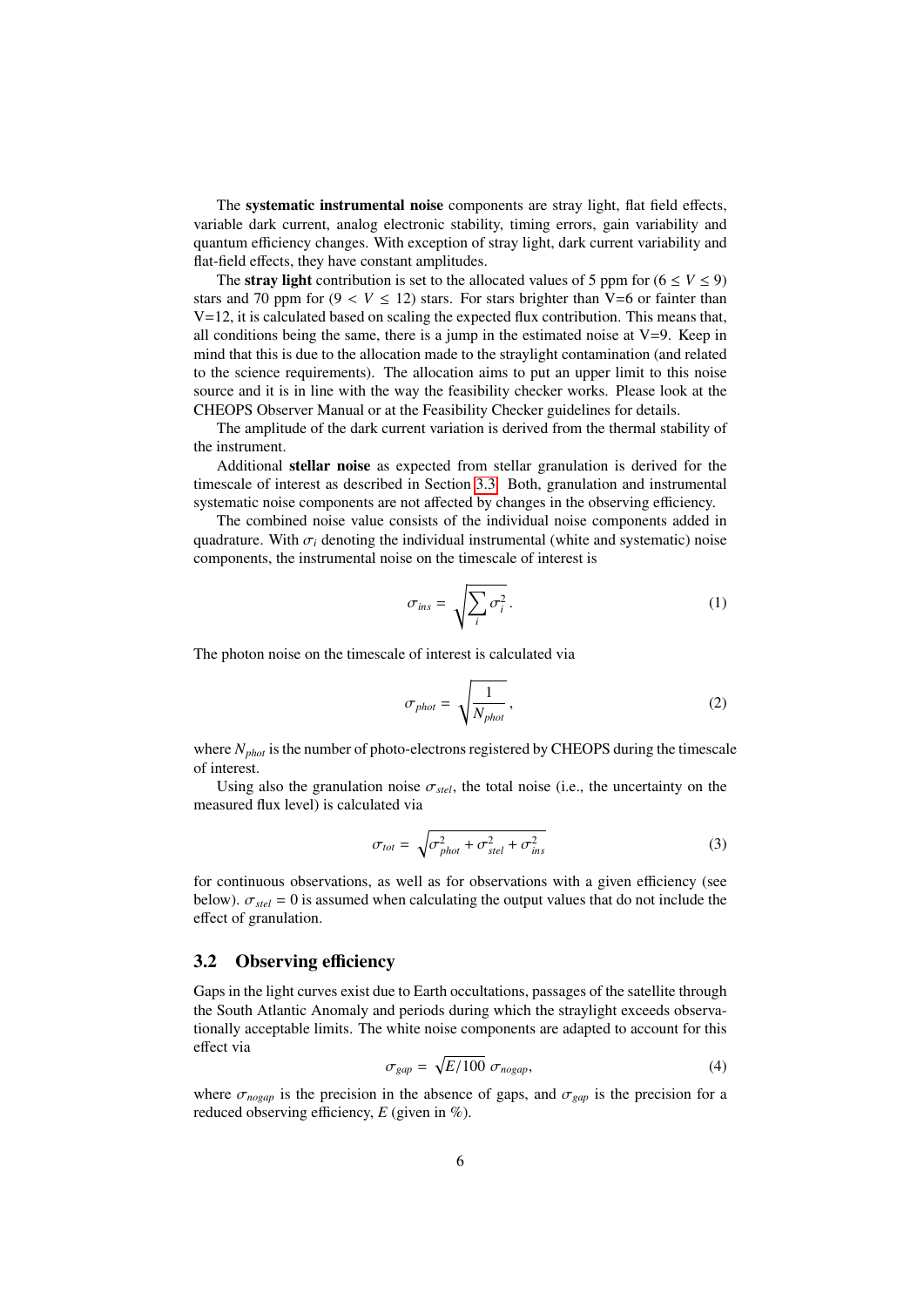#### <span id="page-6-1"></span>3.2.1 Tabulated observing efficiency

Unless the "specify efficiency" option is activated, the observing efficiency is taken from a precomputed table. This table has been constructed from orbit calculations for 12 discrete 48-hour time windows spaced throughout one year, and contains of the optimal efficiency found for a grid of sky coordinates. This means that it is assumed that the target will be observed at the time of maximum efficiency.

Please note that these values are to be understood as approximate and cannot replace a more thorough efficiency calculation using the *Feasibility Checker* tool.

## <span id="page-6-2"></span>3.3 Flicker

The amplitude of stellar noise created by granulation ("flicker") is calculated for the timescale of interest. To do so, we use a grid of high time-resolution simulated light curves including only variations induced by stellar granulation. An example light curve is shown in Figure [2](#page-6-3) . We binned these light curves in time intervals of up to 9 hours, and measured the RMS. These values were then fitted by a function of the form

$$
A = c_0 + c_1 B + c_2^{c_3 B} \tag{5}
$$

where *A* is the noise amplitude, *B* the bin size and  $c_i$  are coefficients fit for each light curve. An example is shown in the right panel of Figure [2.](#page-6-3) From this fit, and using the coefficients of the simulation with parameters closest to those of the target, the flicker noise amplitude is estimated at the timescale of interest.

<span id="page-6-3"></span>

Figure 2: Left panel: a simulated flicker light curve, unbinned (black), and binned in 0.5 (green) and 6 h (red) intervals. Right panel: The RMS of the binned light curve against the bin size, together with a fit to approximate this relationship.

#### <span id="page-6-0"></span>3.4 Stars

Input stellar parameters have been taken from Pecaut  $\&$  Mamajek [\(2013\)](#page-8-0), and are listed in Table [1.](#page-7-0)

For each star, the flux spectrum is calculated given the the magnitude and spectral type inputs. Using the effective temperature assigned for each spectral type, the number of photo-electrons per second measured by CHEOPS is calculated using a black body SED together with the CHEOPS global throughput (this includes the optical throughput and the quantum efficiency of the CCD). The flux spectrum of the star (*ntarg*) is normalized to the integrated flux of Vega in the V band,  $(n_{V=0.035},$  Vega is assumed to be  $V = 0.035$ ). Finally, the flux spectrum of each star is renormalized according to the value of input magnitude (*magv*) via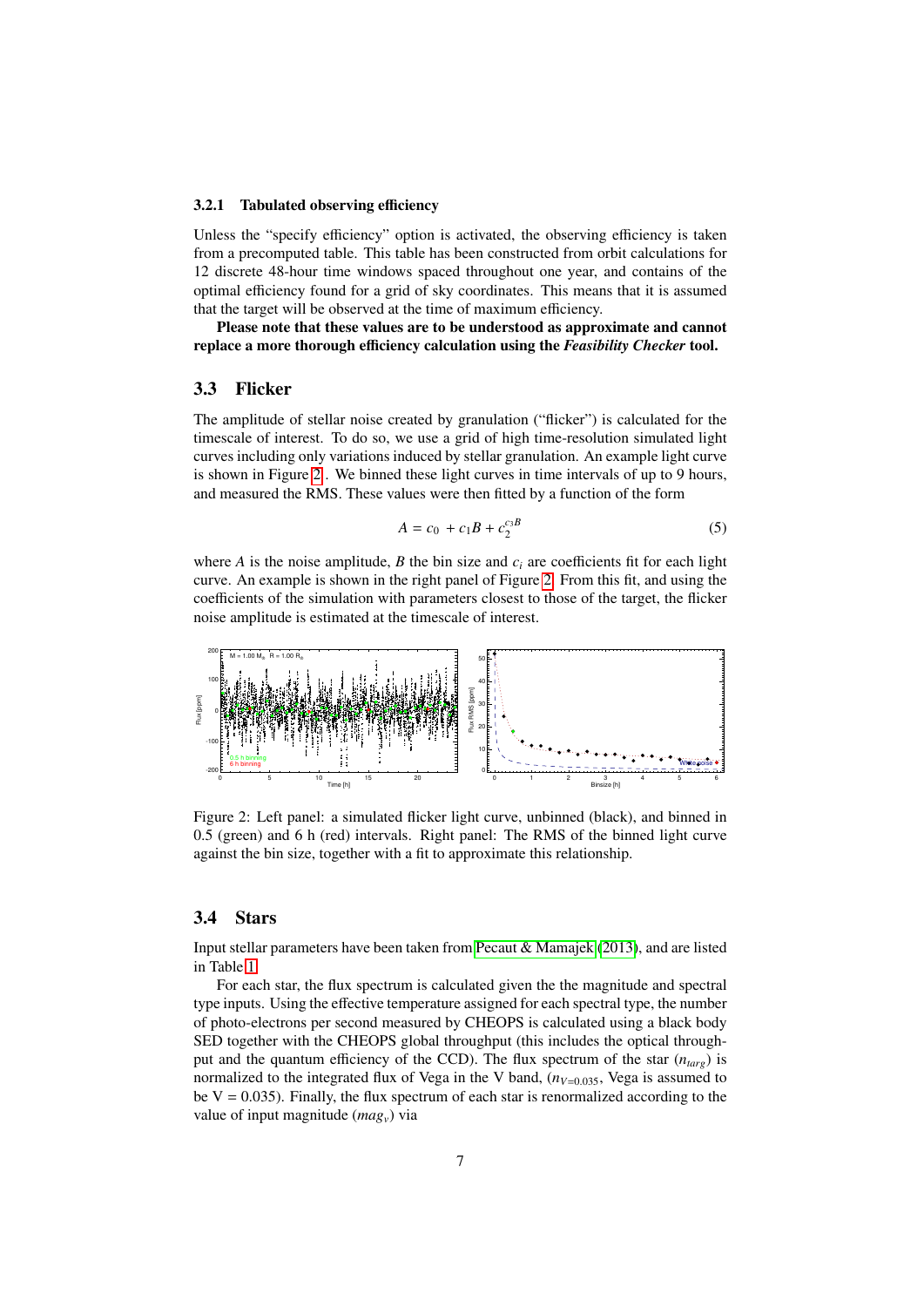$$
n_{targ} = 10^{\left(\frac{0.035 - mag_v}{2.5}\right)} n_{V=0.035} \,. \tag{6}
$$

| SP               | M (Msun)     | $R$ (Rsun) | $T\text{eff}(K)$ | $L$ (Lsun) | BC      | $\overline{\text{Mv}}$ | Mbol             |
|------------------|--------------|------------|------------------|------------|---------|------------------------|------------------|
| F <sub>0</sub> V | 1.59         | 1.79       | 7200             | 7.762      | $-0.01$ | 2.51                   | $\overline{2.5}$ |
| F1V              | 1.5          | 1.64       | 7030             | 5.888      | $-0.01$ | 2.79                   | 2.78             |
| F <sub>2</sub> V | 1.44         | 1.61       | 6810             | 5.012      | $-0.02$ | 2.99                   | 2.97             |
| F3V              | 1.43         | 1.60       | 6720             | 4.677      | $-0.03$ | 3.08                   | 3.05             |
| F4V              | 1.39         | 1.53       | 6640             | 4.074      | $-0.04$ | 3.23                   | 3.19             |
| F5V              | 1.33         | 1.46       | 6510             | 3.467      | $-0.04$ | 3.4                    | 3.36             |
| F6V              | 1.25         | 1.36       | 6340             | 2.692      | $-0.05$ | 3.7                    | 3.65             |
| F7V              | 1.21         | 1.30       | 6240             | 2.291      | $-0.06$ | 3.87                   | 3.81             |
| F8V              | 1.18         | 1.25       | 6170             | 2.042      | $-0.07$ | 4.01                   | 3.96             |
| F9V              | 1.14         | 1.23       | 6040             | 1.820      | $-0.08$ | 4.15                   | 4.07             |
| <b>GOV</b>       | 1.08         | 1.12       | 5920             | 1.380      | $-0.09$ | 4.45                   | 4.4              |
| G1V              | 1.07         | 1.12       | 5880             | 1.349      | $-0.1$  | 4.5                    | 4.4              |
| G <sub>2</sub> V | 1.02         | 1.01       | 5770             | 1.023      | $-0.11$ | 4.79                   | 4.68             |
| G3V              | $\mathbf{1}$ | 1.01       | 5720             | 0.977      | $-0.12$ | 4.86                   | 4.74             |
| G4V              | 0.99         | 0.99       | 5680             | 0.912      | $-0.13$ | 4.94                   | 4.8              |
| G5V              | 0.98         | 0.98       | 5660             | 0.891      | $-0.13$ | 4.98                   | 4.84             |
| G6V              | 0.97         | 0.94       | 5590             | 0.776      | $-0.15$ | 5.13                   | 4.98             |
| G7V              | 0.96         | 0.95       | 5530             | 0.759      | $-0.16$ | 5.18                   | 5.02             |
| G8V              | 0.94         | 0.91       | 5490             | 0.676      | $-0.17$ | 5.32                   | 5.15             |
| G9V              | 0.9          | 0.88       | 5340             | 0.562      | $-0.21$ | 5.55                   | 5.34             |
| <b>K0V</b>       | 0.87         | 0.82       | 5280             | 0.468      | $-0.22$ | 5.76                   | 5.54             |
| K1V              | 0.85         | 0.81       | 5170             | 0.427      | $-0.26$ | 5.91                   | 5.65             |
| K <sub>2</sub> V | 0.82         | 0.76       | 5040             | 0.339      | $-0.29$ | 6.19                   | 5.88             |
| K3V              | 0.78         | 0.73       | 4840             | 0.263      | $-0.41$ | 6.57                   | 6.16             |
| K4V              | 0.73         | 0.69       | 4620             | 0.195      | $-0.55$ | 7.04                   | 6.48             |
| K5V              | 0.72         | 0.71       | 4450             | 0.178      | $-0.67$ | 7.25                   | 6.58             |
| K <sub>6</sub> V | 0.7          | 0.65       | 4200             | 0.120      | $-0.86$ | 7.88                   | 7.07             |
| K7V              | 0.64         | 0.61       | 4050             | 0.091      | $-0.97$ | 8.3                    | 7.33             |
| K8V              | 0.63         | 0.61       | 3970             | 0.083      | $-1.08$ | 8.58                   | 7.5              |
| K9V              | 0.61         | 0.54       | 3880             | 0.060      | $-1.22$ | 9                      | 7.78             |
| <b>MOV</b>       | 0.6          | 0.53       | 3850             | 0.055      | $-1.3$  | 9.16                   | 7.9              |
| M1V              | 0.53         | 0.47       | 3700             | 0.038      | $-1.53$ | 9.8                    | 8.27             |
| M1.5V            | 0.5          | 0.46       | 3650             | 0.034      | $-1.57$ | 9.97                   | 8.4              |
| M <sub>2</sub> V | 0.48         | 0.43       | 3550             | 0.027      | $-1.65$ | 10.3                   | 8.65             |
| M2.5V            | 0.44         | 0.39       | 3500             | 0.021      | $-1.76$ | 10.7                   | 8.94             |
| M <sub>3</sub> V | 0.39         | 0.37       | 3400             | 0.017      | $-1.97$ | 11.14                  | 9.17             |
| M4V              | 0.22         | 0.26       | 3200             | 0.006      | $-2.59$ | 12.8                   | 10.2             |
| M4.5V            | 0.18         | 0.24       | 3100             | 0.005      | $-3.05$ | 13.57                  | 10.5             |
| M <sub>5</sub> V | 0.15         | 0.20       | 3050             | 0.003      | $-3.28$ | 14.3                   | 11.0             |
| M5.5V            | 0.12         | 0.15       | 3000             | 0.002      | $-3.8$  | 15.51                  | 11.7             |
| M6V              | 0.1          | 0.13       | 2800             | 0.001      | $-4.36$ | 16.62                  | 12.2             |
| M7V              | 0.09         | 0.12       | 2650             | 0.001      | $-5.06$ | 17.81                  | 12.7             |
| M7.5V            | 0.08         | 0.11       | 2600             | 0.001      | $-5.46$ | 18.42                  | 12.9             |
|                  |              |            |                  |            |         |                        |                  |

<span id="page-7-0"></span>Table 1: Stellar input parameters, reproduced from [Pecaut & Mamajek](#page-8-0) [\(2013\)](#page-8-0)